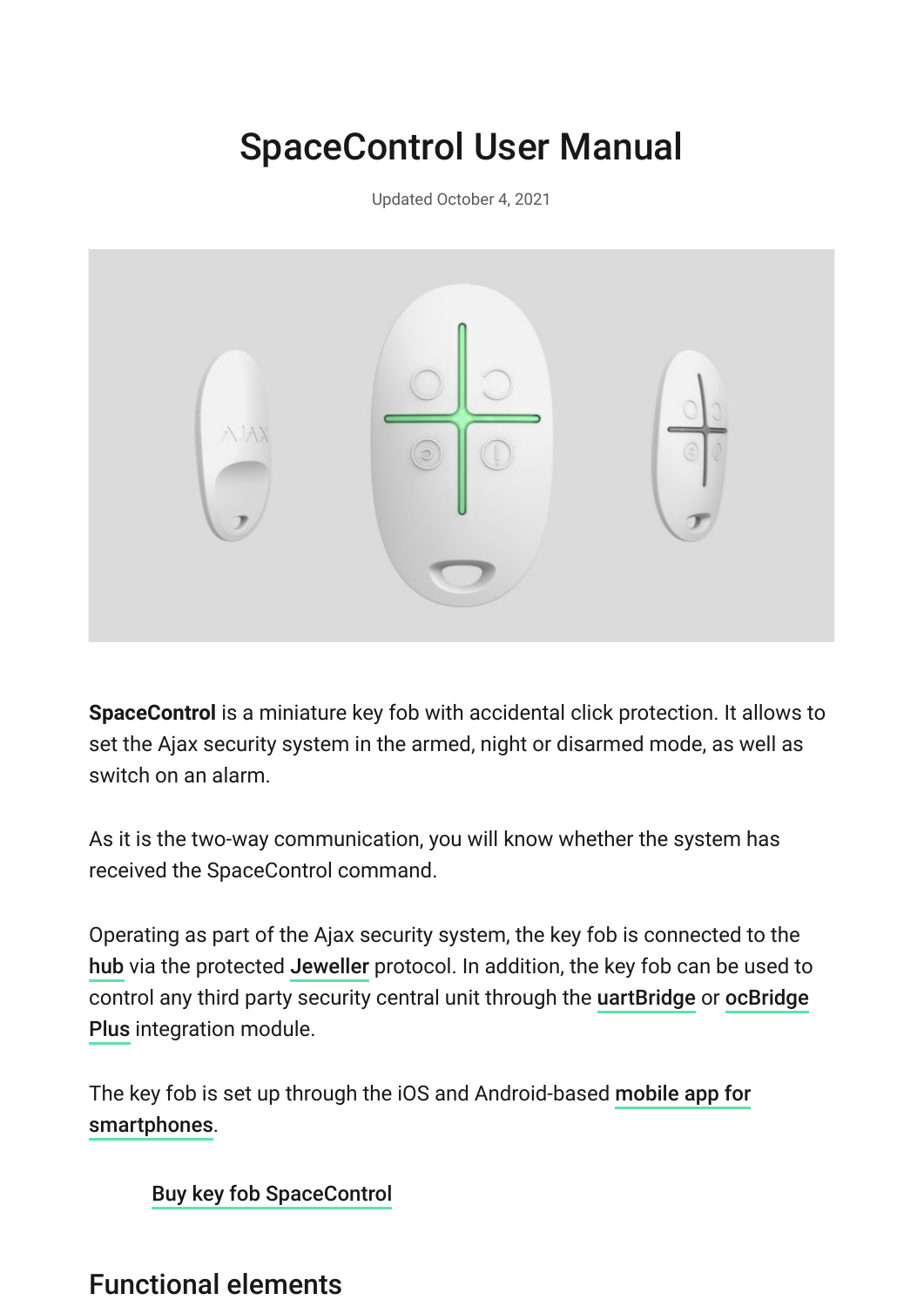

- **1.** System arming button
- **2.** System disarming button
- **3.** Night mode button
- **4.** Panic button (activates the alarm)
- **5.** Light indicators
- **6.** The hole for attaching the key fob

Buttons can be assigned when using a key fob with hub and Ajax uartBridge. At the moment, the feature of modification of commands (and deactivation) of the key fob buttons when using with the Ajax hub is not available.

# Using the key fob

Maximum connection distance between the key fob and the hub  $-1,300$ meters. This distance is reduced by walls, inserted floors and any objects hindering the signal transmission.

SpaceControl operates only with one security system (Ajaх or third-party system via the integration module). If you connect the key fob to a new security system, it will cease to interact with the previous system. However, the key fob will not be automatically deleted from the list of devices of the hub.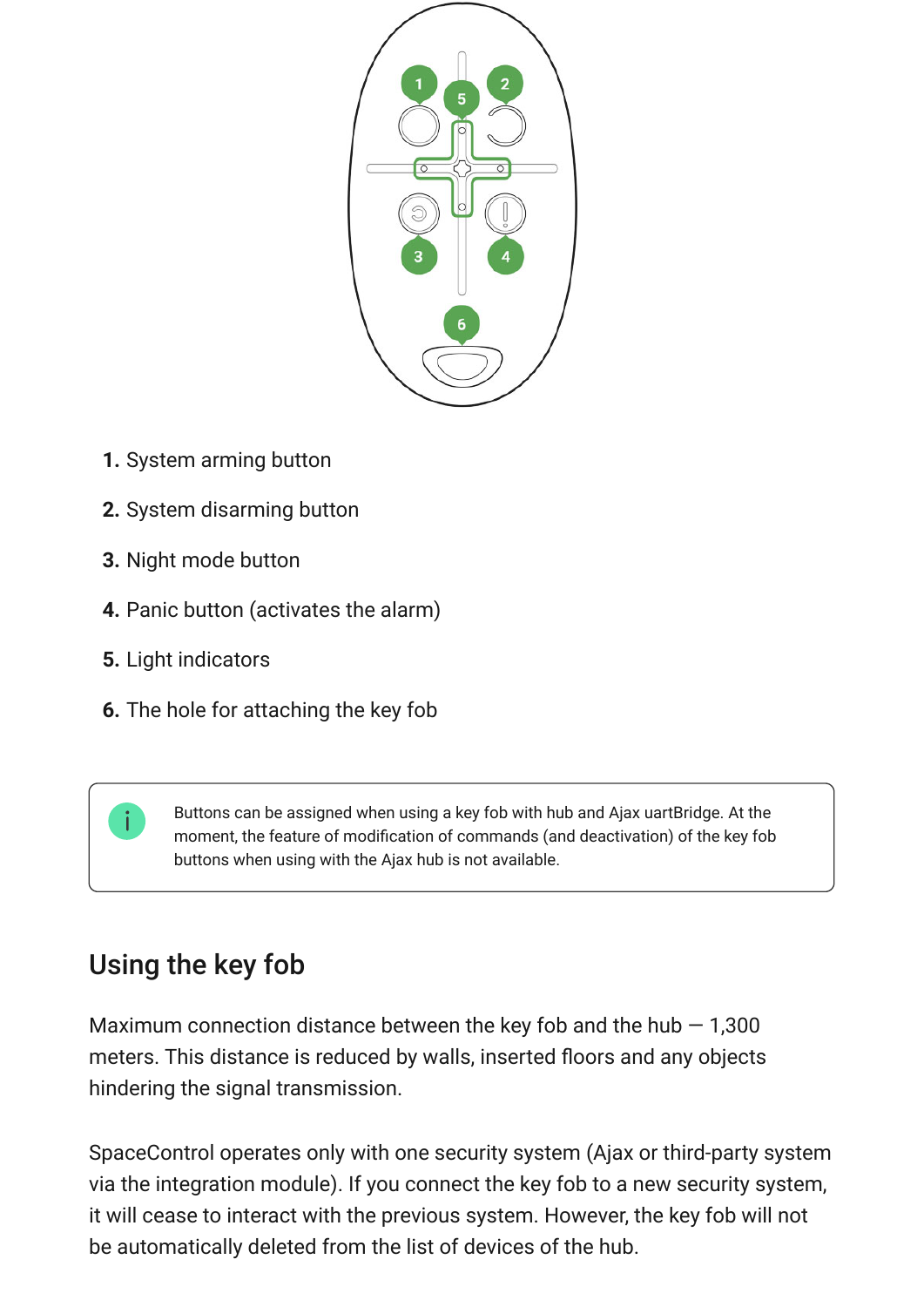**The key fob can:**

- Arm the system  $-$  press the button  $\bigcirc$  once
- Turn on the night mode  $-$  press the button  $\odot$  once
- Disarm the system  $-$  press the button  $\bigcirc$  once
- Switch on an alarm  $-$  press the button  $\overline{\mathbb{O}}$  once

To turn off the actuated security system (siren), press the disarming mode button  $\bigcirc$  on the keyfob.



Accidental click protection is available on the SpaceControl with **firmware version 5.54.1.0 and higher**.

# Operational Indication

The key fob reports its status only after any button is pressed.

Type and color of indication of the key fob display depends on the firmware version of the device. You can find out the firmware version in the **Ajax application** → **Devices**  $\blacksquare$  → **key fob**. Information about the firmware version is displayed at the very bottom.

| <b>Indication</b>                                                                                                                                                                         | <b>Event</b>                                                                                                   |
|-------------------------------------------------------------------------------------------------------------------------------------------------------------------------------------------|----------------------------------------------------------------------------------------------------------------|
| 4 green key fob LEDs blink 6 times                                                                                                                                                        | The key fob is not registered with any security<br>system                                                      |
| Two green LEDs next to the pressed button light<br>up once                                                                                                                                | The key fob command has been sent over to<br>the security system                                               |
| <b>Firmware version 3.16 and lower</b><br>The LEDs next to the pressed button quickly<br>blink green 4 times<br>Firmware version 3.18 and higher<br>The central LED lights up red briefly | The command has not been delivered as the<br>security system is too far away and cannot<br>receive the command |
| Two LEDs next to the button light up green                                                                                                                                                | The key fob has been removed from the                                                                          |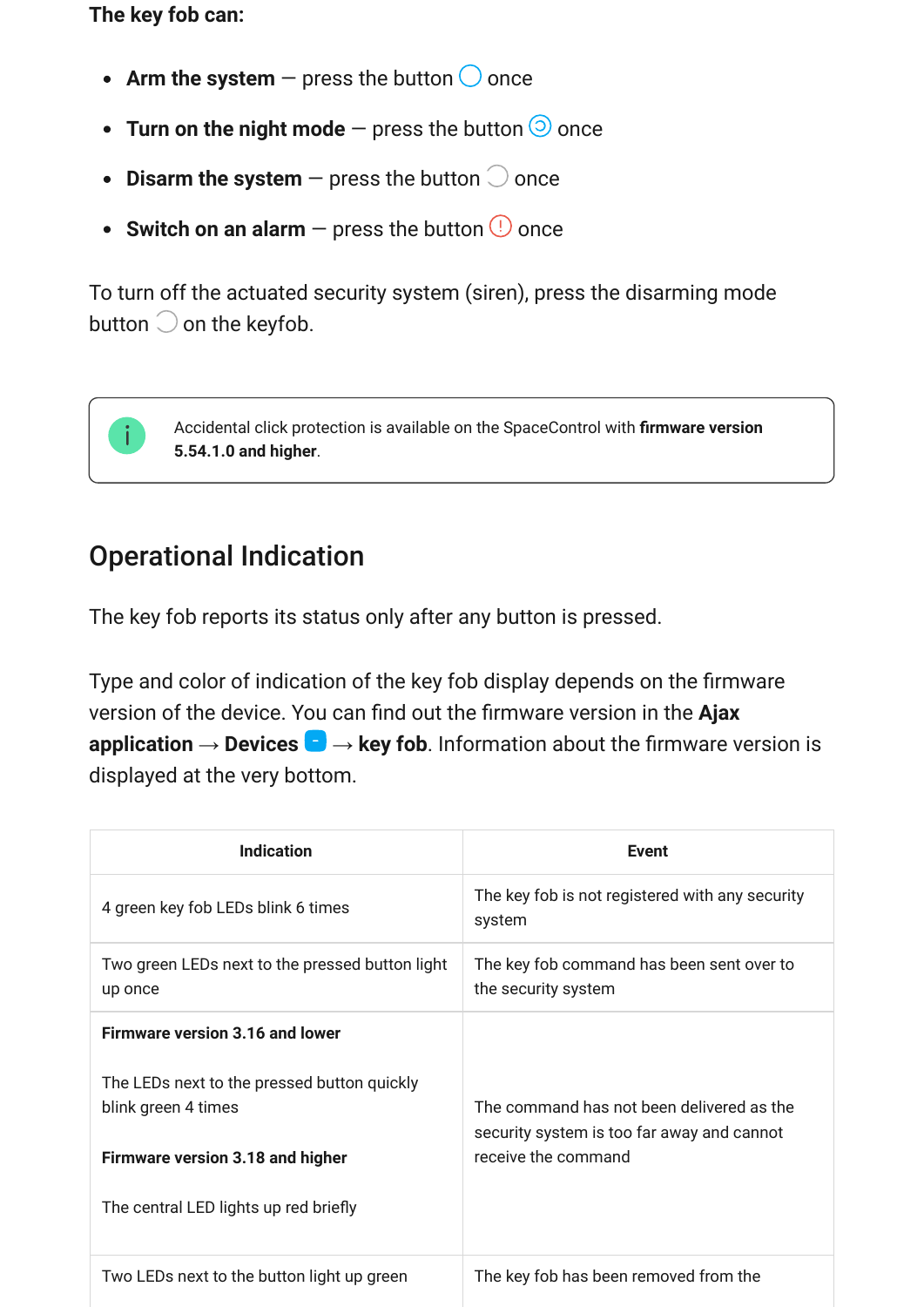| twice. Then 4 key fob LEDs blink green 6 times                                                                                                                                                                     | security system devices                                                                                                                  |
|--------------------------------------------------------------------------------------------------------------------------------------------------------------------------------------------------------------------|------------------------------------------------------------------------------------------------------------------------------------------|
| The central LED lights up green for a few<br>seconds                                                                                                                                                               | Linking a key fob to the security system                                                                                                 |
| Firmware version 3.18 and higher                                                                                                                                                                                   |                                                                                                                                          |
| The central LED lights up green for<br>approximately half a second                                                                                                                                                 | The system has executed the key fob command                                                                                              |
| Firmware version 3.18 and higher<br>The central LED lights up red for approximately<br>half a second                                                                                                               | The system has not executed the key fob<br>command - integrity verification is enabled in<br>the system and one of the devices is faulty |
|                                                                                                                                                                                                                    | What is system integrity check?                                                                                                          |
| <b>Firmware version 3.16 and lower</b>                                                                                                                                                                             |                                                                                                                                          |
| After the main indication, the central LED lights<br>up green once and gradually goes out                                                                                                                          | The key fob battery needs replacement. In this<br>case, the key fob commands are delivered to<br>the security system.                    |
| Firmware version 3.18 and higher                                                                                                                                                                                   |                                                                                                                                          |
| After the main indication, the central LED lights                                                                                                                                                                  | <b>Battery replacement</b>                                                                                                               |
| up red once and goes out gradually                                                                                                                                                                                 |                                                                                                                                          |
| <b>Firmware version 3.16 and lower</b>                                                                                                                                                                             |                                                                                                                                          |
| Continuous short flashes of green light                                                                                                                                                                            |                                                                                                                                          |
| Firmware version from 3.18 to 3.52                                                                                                                                                                                 | The battery charge level is unacceptably low.<br>The battery needs replacement.                                                          |
| Continuous short flashes of red when a key fob<br>with firmware version from 3.18 to 3.52 is used.                                                                                                                 | In this operation mode, the key fob commands<br>are not delivered to the security system.                                                |
| Key fobs with firmware version 3.53 and<br>latest do not function when the battery charge<br>level is unacceptably low, do not communicate<br>commands to the hub, and do not notify with<br><b>LED</b> indication | <b>Battery replacement</b>                                                                                                               |

Connecting the key fob to the Ajax Security System

# **Connection to hub**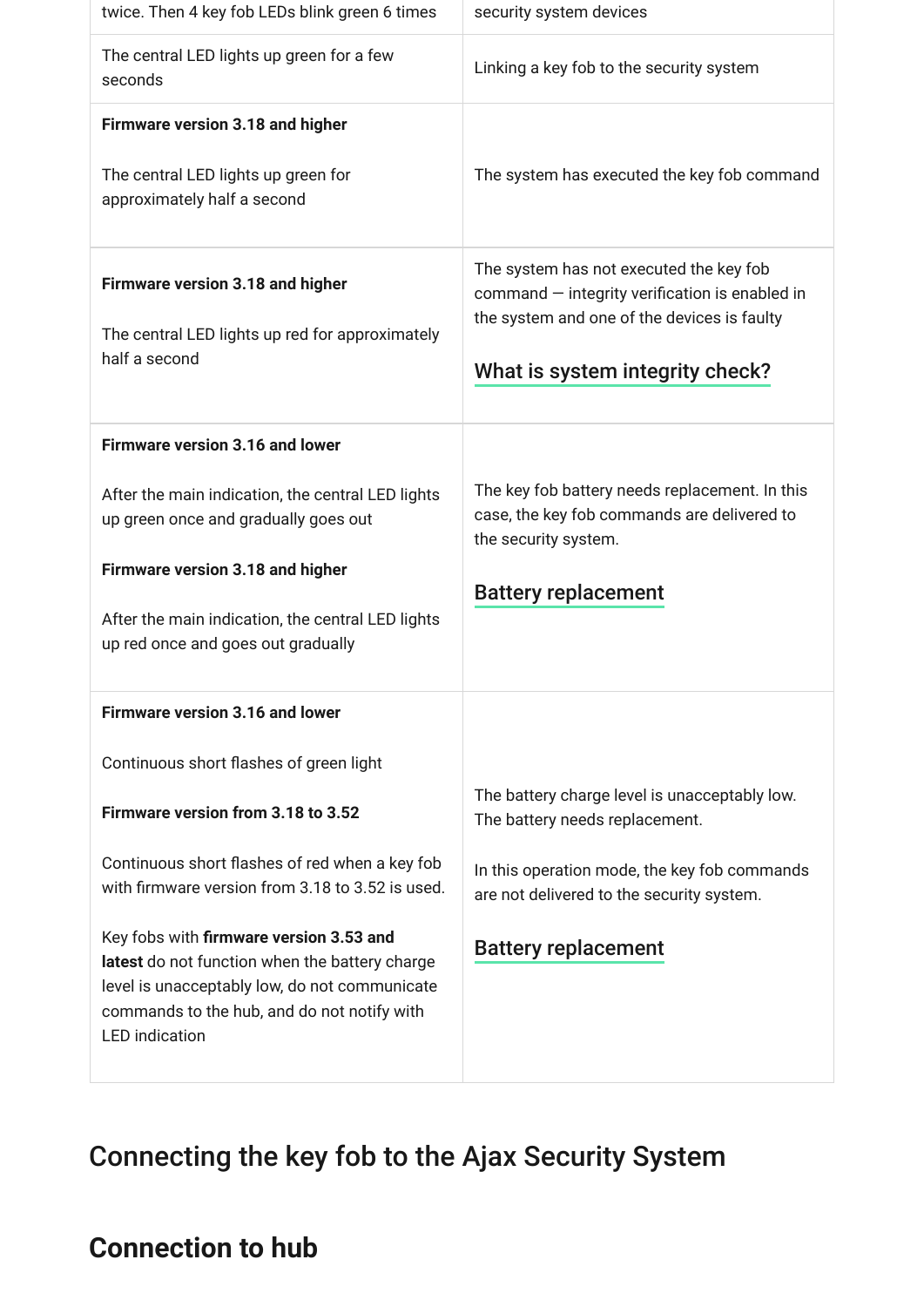#### **Before starting connection:**

- **1.** Following the hub instruction recommendations, install the [Ajax application](https://ajax.systems/software/) on your smartphone. Create an account, add the hub to the application, and create at least one room.
- **2.** Go to the Ajax application.
- **3.** Switch on the hub and check the internet connection (via Ethernet cable and/or GSM network).
- **4.** Ensure that the hub is disarmed and does not start updates by checking its status in the mobile application.

Only users with administrative privileges can add the device to the hub.

#### How to connect key fob to hub:

 $\mathbf{i}$ 

- **1.** Select the **Add Device** option in the Ajax application.
- **2.** Name the device, scan/write manually the **QR Code** (located inside the body, on the battery fixture and packaging), and select the location room.
- **3.** Select **Add** the countdown will begin.
- **4.** Simultaneously press the button for armed mode  $\bigcirc$  and the panic button  $\bigcirc$ — the key fob will blink with the central LED. For the detection and interfacing to occur, the key fob should be located within the coverage area of the wireless network of the hub (at a single protected object).

Request for connection to the hub is transmitted for a short time at the time of switching on the device.

The key fob connected to the hub will appear in the list of devices of the hub in the application.

### Connecting the key fob to Third Party Security Systems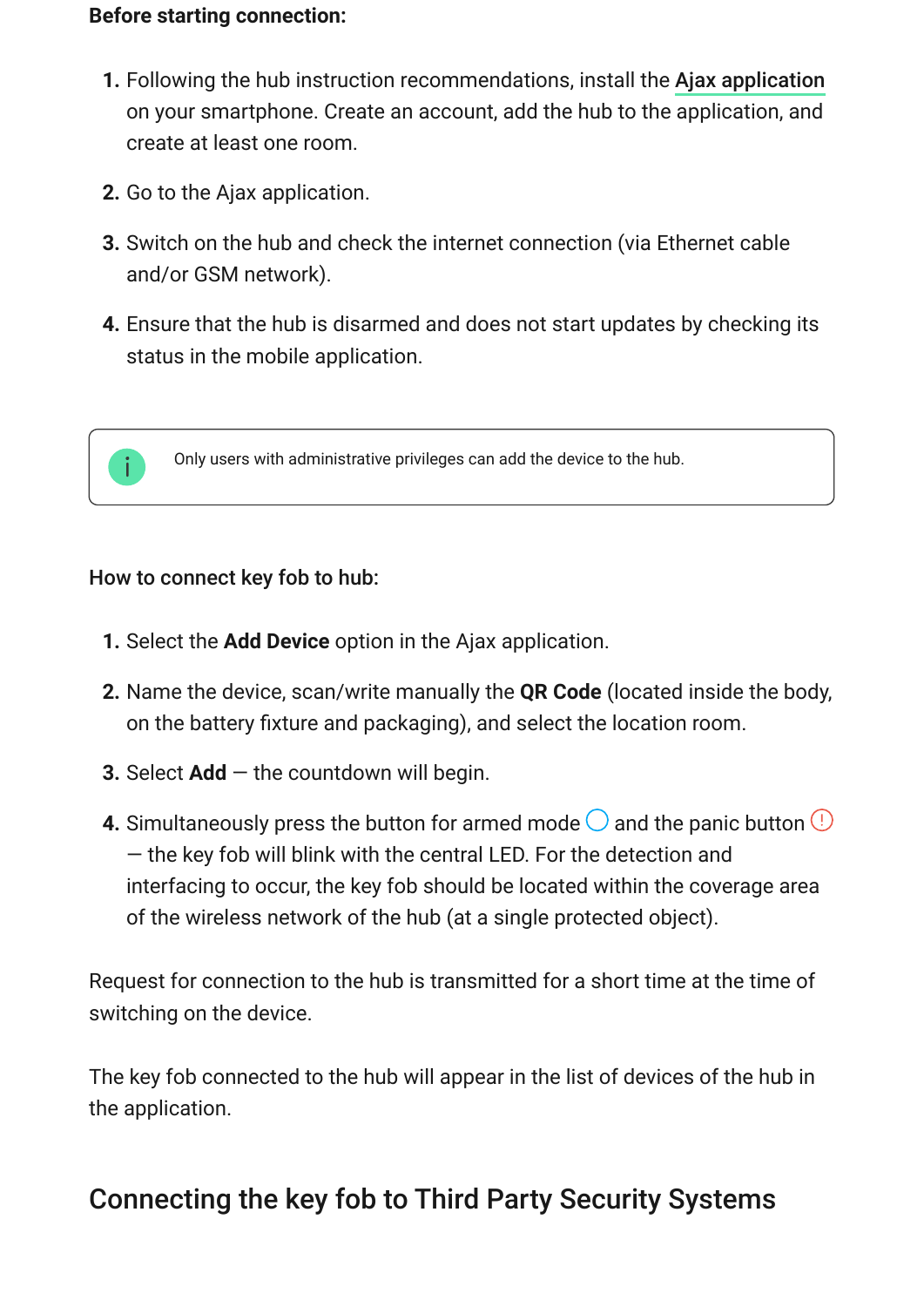[To connect the key fob to a third party security central unit using the](https://ajax.systems/products/uartbridge/)  Ajax uartBridge or Ajax ocBridge Plus integration module, follow the recommendations in the manual of the respective device.

### **States**

- **1.** Devices **-**
- **2.** SpaceControl

| <b>Parameter</b>                                            | <b>Value</b>                                                                                                                                                                                                          |
|-------------------------------------------------------------|-----------------------------------------------------------------------------------------------------------------------------------------------------------------------------------------------------------------------|
| <b>Battery Charge</b>                                       | Battery level of the device. Two states available:<br>$\bullet$ OK<br>Battery discharged<br>How battery charge is displayed in<br>Ajax apps                                                                           |
| Accidental click protection                                 | Indicates the method of protection against<br>accidental clicks:<br>Off<br>$\bullet$<br>Long press<br>Double click<br>$\bullet$<br>The function is available on key fobs with<br>firmware version 5.54.1.0 and higher |
| The status of the connection with the ReX<br>range extender | Displayed if the key fob is working through a<br><b>ReX</b>                                                                                                                                                           |
| Panic                                                       | Panic button status                                                                                                                                                                                                   |
| <b>Temporary Deactivation</b>                               | Displays the status of the device: active or<br>completely disabled by the user                                                                                                                                       |
| Firmware                                                    | Firmware version of the key fob. It is not<br>possible to change the firmware                                                                                                                                         |
| Device ID                                                   | Device identifier                                                                                                                                                                                                     |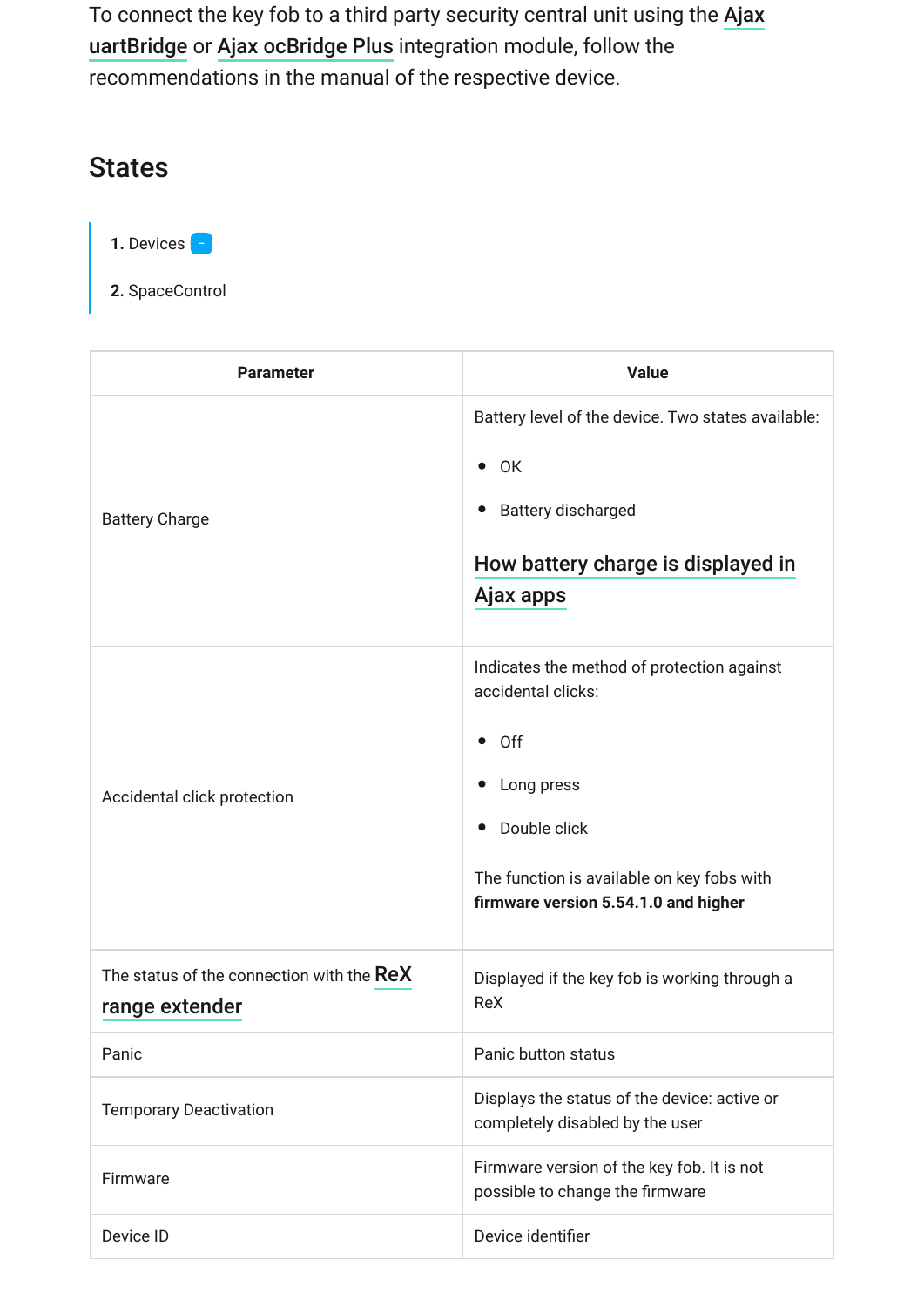# Setting Up the key fob

1. Devices **-**

**2.** SpaceControl

**3.** Settings

| <b>Setting</b>              | <b>Value</b>                                                                                                                                                                                                                                                                                                                                                                     |
|-----------------------------|----------------------------------------------------------------------------------------------------------------------------------------------------------------------------------------------------------------------------------------------------------------------------------------------------------------------------------------------------------------------------------|
| First field                 | Device name, can be edited                                                                                                                                                                                                                                                                                                                                                       |
| Room                        | Selecting the virtual room to which the device is<br>assigned                                                                                                                                                                                                                                                                                                                    |
| Arming/Disarming Permission | Selection of a security group that the key fob<br>manages. You can select All groups or a single<br>group.<br>ै <i>Configuration is available only after group</i><br>mode activation                                                                                                                                                                                            |
| User                        | Selection key fob user.<br>Key fob is unassigned:<br>• Key fob events are sent to Ajax apps under<br>the key fob name.<br>• Security mode management rights are<br>determined by key fob settings.<br>Key fob is assigned to user:<br>Key fob events are sent to Ajax apps under<br>the user's name.<br>The key fob has the same security mode<br>management rights as the user. |
| Panic                       | Turning on/off the panic button                                                                                                                                                                                                                                                                                                                                                  |
| Accidental click protection | Choosing the method of protection against<br>accidental clicks:<br>$Off$ – protection is turned off<br><b>Long press</b> $-$ in order for the key fob to<br>transmit the command to the hub, you                                                                                                                                                                                 |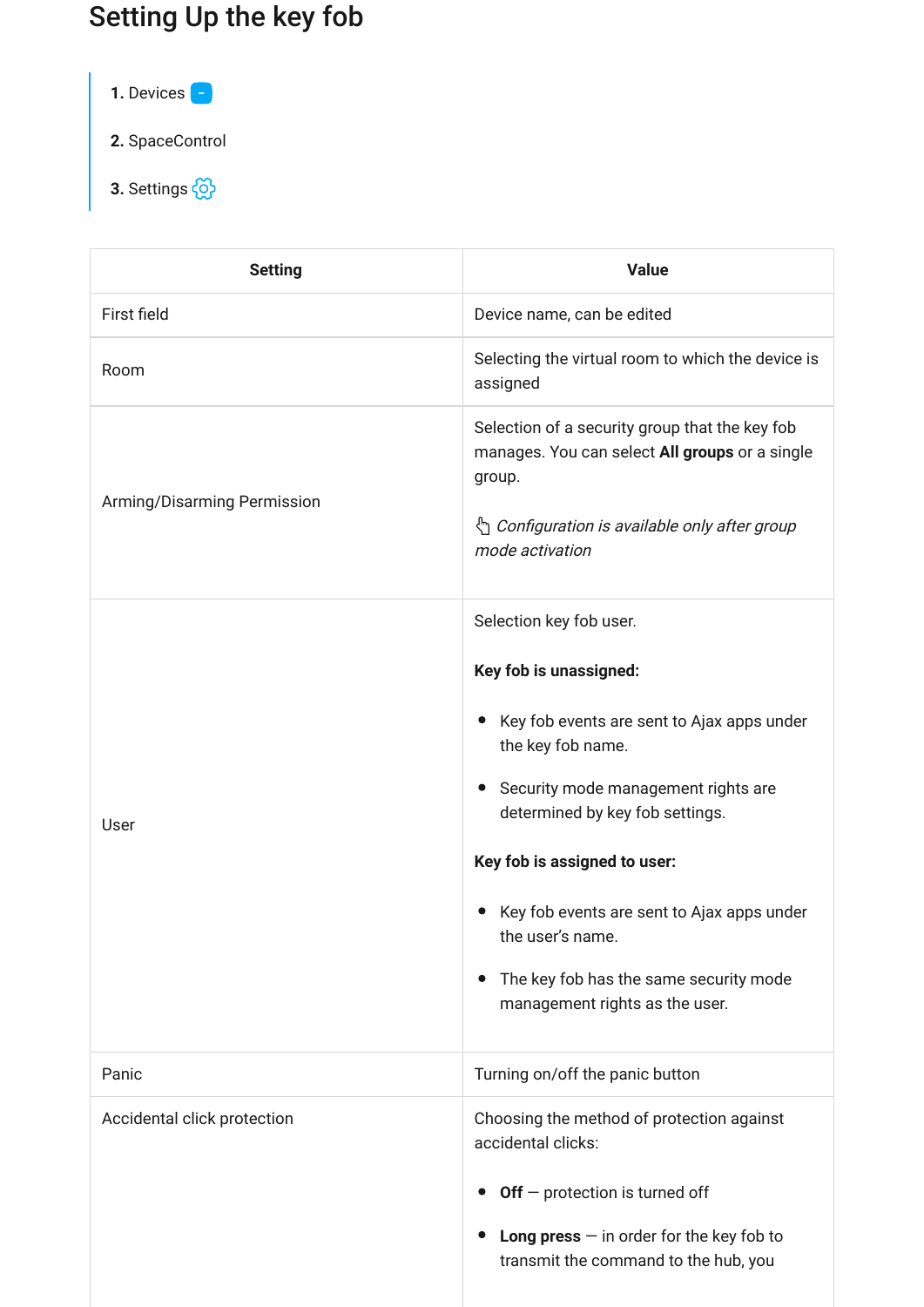|                                               | should hold the button down for more than<br>1.5 seconds                                                                                                                                                                          |
|-----------------------------------------------|-----------------------------------------------------------------------------------------------------------------------------------------------------------------------------------------------------------------------------------|
|                                               | <b>Double press</b> $-$ in order for the key fob to<br>transmit the command to the hub, you<br>should double-press on the button with a<br>pause of no more than 0.5 seconds                                                      |
|                                               | The function is available on key fobs with<br>firmware version 5.54.1.0 and higher                                                                                                                                                |
| Alert with a siren if panic button is pressed | If active, Ajax sirens are activated after panic<br>button pressing                                                                                                                                                               |
| User Guide                                    | Opens the device User Manual                                                                                                                                                                                                      |
| <b>Temporary Deactivation</b>                 | Allows a user to deactivate the device without<br>deleting it from the system. The device will not<br>execute system commands and participate in<br>automation scenarios. The panic button of a<br>deactivated device is disabled |
|                                               | Learn more about device temporary                                                                                                                                                                                                 |
|                                               | deactivation                                                                                                                                                                                                                      |
| <b>Unpair Device</b>                          | Disconnects the device from the hub and<br>deletes its settings                                                                                                                                                                   |

# Key fob Maintenance and Battery Replacement

When cleaning the key fob body use any means suitable for equipment maintenance.

Do not use for cleaning SpaceControl any substances containing alcohol, acetone, gasoline and other active solvents.

The pre-installed battery provides up to 5 years of operation of the key fob during normal use (one arming and disarming of the security system per day). More frequent use can reduce battery life. You can check battery level at any time in the Ajax app.



Keep new and used batteries away from children. Do not ingest battery, Chemical Burn Hazard.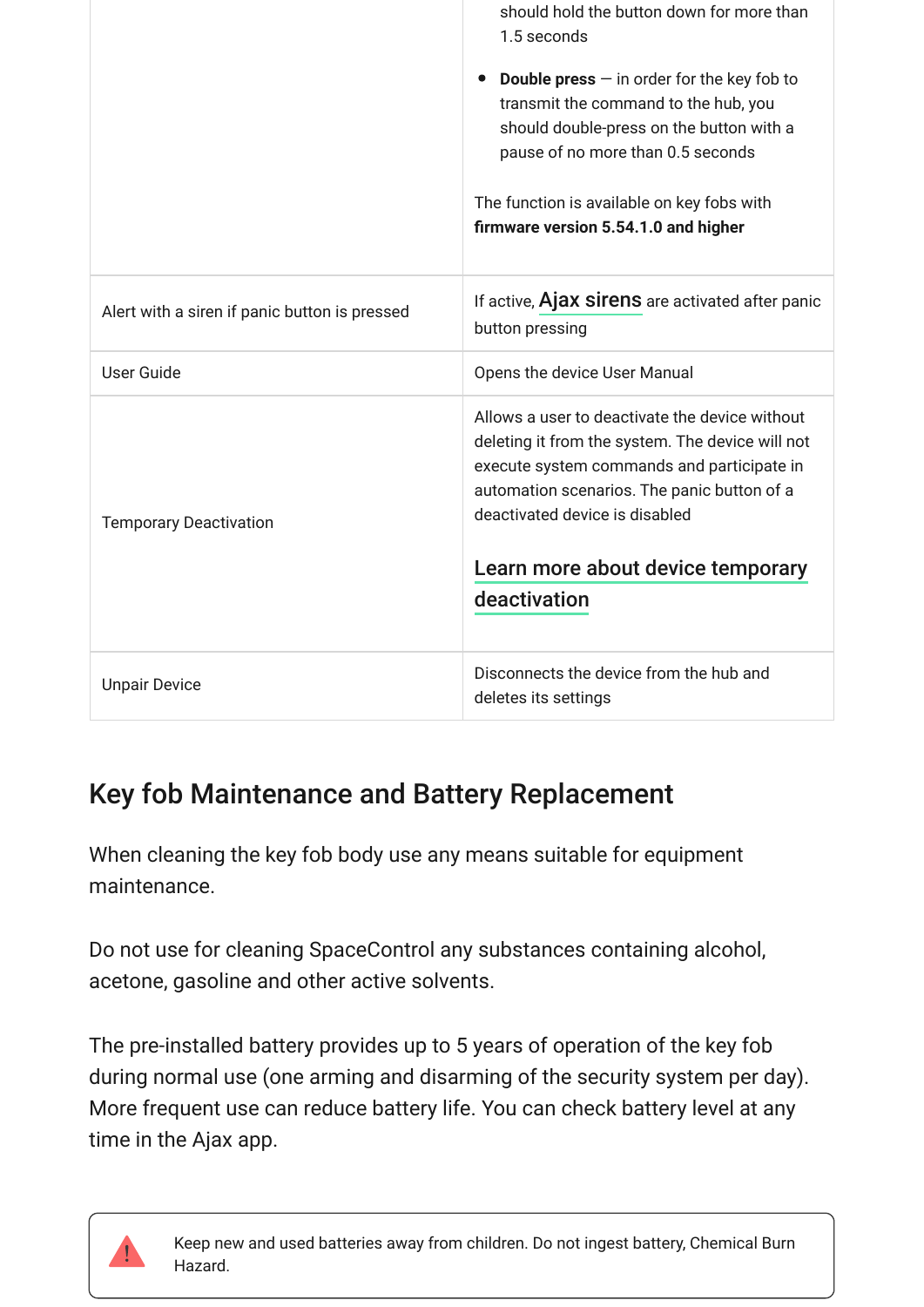The pre-installed battery is sensitive to low temperatures and if the key fob is significantly cooled, the battery level indicator in the app may show incorrect values until the key fob gets warm.



The value of the battery level is not updated regularly, but only after pressing one of the buttons at the key fob.

When the battery is discharged, the user will receive a notification in the Ajax app, and the key fob LED will slowly light up and go out red each time the button is pressed (key fobs with **firmware version 3.16 and lower** light up green).

#### [How long Ajax devices operate on batteries, and what affects this](https://support.ajax.systems/en/how-long-operate-from-batteries/)

[Battery replacement](https://support.ajax.systems/en/how-to-replace-batteries-in-spacecontrol/)

# Tech Specs

| 4                                                                                                |
|--------------------------------------------------------------------------------------------------|
| Yes                                                                                              |
| Available with the firmware version 5.54.1.0 and<br>higher. Manufacture date from March 19, 2020 |
| 868.0 - 868.6 MHz or 868.7 - 869.2 MHz<br>depending on the region of sale                        |
| Operates with all Ajax <b>hubs</b> , range<br>extenders, ocBridge Plus, uartBridge               |
| 6.01 dBm / 3.99 mW (limit 20 mW)                                                                 |
| <b>GFSK</b>                                                                                      |
| Up to 1,300 m (any obstacles absent)                                                             |
| 1 battery CR2032A, 3 V                                                                           |
| Up to 5 years (depending on the usage<br>frequency)                                              |
| From -25°C to +50°C                                                                              |
| Up to 95%                                                                                        |
|                                                                                                  |